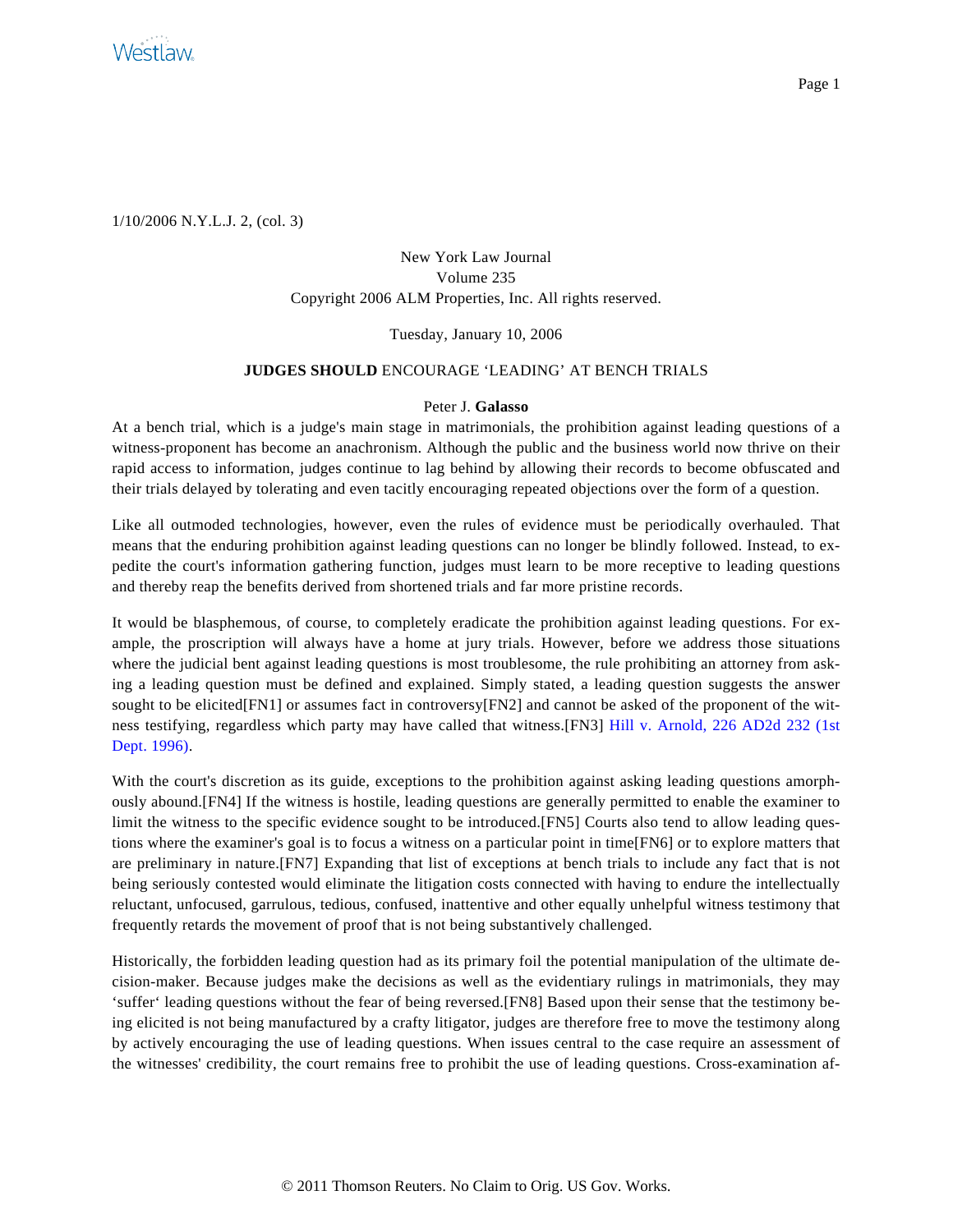fords a second layer of protection against the possibility the court will be misled or manipulated by the use of leading questions.

Judges are obligated to 'keep the respective parties focused upon the succinct presentation of evidence relevant to the issues to be decided [and to]...insure an orderly and expeditious trial'[FN9] [London v. London 21 AD3d.](http://www.westlaw.com/Find/Default.wl?rs=dfa1.0&vr=2.0&DB=7049&FindType=Y&SerialNum=2007093056) [602 \(3rd Dept. 2005](http://www.westlaw.com/Find/Default.wl?rs=dfa1.0&vr=2.0&DB=7049&FindType=Y&SerialNum=2007093056)). As most litigators are aware, the 'leading' objection is for the most part interposed to throw an examiner off his/her stride, to wake up an inattentive jurist, or simply to hear one's voice bellowing 'Objection. Leading!' Arguments over whether a question is technically leading are almost universally record wasting sideshows not worth attending, especially given the examiner's right to rephrase the question to a form more to the court's liking.

As fact finders, **judges should** naturally gravitate toward the uninterrupted flow of evidence. Yet, many of our judges are inexplicably entertained by their role as referee to such nonsense and misguidedly rule in favor of the fencing that goes on between counsel over whether the answer to the inquiry can be somehow found in the question. With potential prejudice or manipulation as its mantra, judges must use their discretionary power to decide whether the leading questions posed by counsel will facilitate the flow of information or contaminate it. If the answer to be given is utterly obvious, preliminary, effectively conceded, or simply not a pivotal credibility concern, a leading question pragmatically trumps the historically favored open-ended question.

While open-ended questions may effectively introduce a topic, the answers often leave out necessary details that can only be brought to light by leading questions crafted to augment a client's rusty or stress-disaffected memory. A movement away from the salutory 'where,' 'why,' 'how,' 'when' and 'what' questions, that too often lead to stumbling, splintered testimony from litigants who go uncomfortably blank once they are sworn in, will only quicken the pace of justice.

At the end of the day, if judges admonished counsel at the outset of trial that leading questions would be permitted when advancing information that is not being seriously disputed, trials would be measurably shortened, transcripts more readable and the court's ability to decide complex claims necessarily heightened.

Peter J. **Galasso** is a Fellow to the American Academy of Matrimonial Lawyers and a partner in the Garden City firm of **Galasso**, Langione & Botter.

- FN1. [Cope v. Sibley, 12 Barb. 521 \(N.Y. 1850\)](http://www.westlaw.com/Find/Default.wl?rs=dfa1.0&vr=2.0&DB=2877&FindType=Y&SerialNum=1850008493)
- FN2. People v. Slover, 232 N.Y.S. 264 (1921)
- FN3. [Bennett v. Crescent Athletic-Hamilton Club, 270 N.Y. 456 \(1936\)](http://www.westlaw.com/Find/Default.wl?rs=dfa1.0&vr=2.0&DB=596&FindType=Y&SerialNum=1936101802)
- FN4. [Downs v. New York Cent. R. Co., 47 N.Y. 83 \(1871\)](http://www.westlaw.com/Find/Default.wl?rs=dfa1.0&vr=2.0&DB=596&FindType=Y&SerialNum=1871016084).
- FN5. [Becker v. Koch, 104 N.Y.S. 394](http://www.westlaw.com/Find/Default.wl?rs=dfa1.0&vr=2.0&DB=601&FindType=Y&SerialNum=1907020235).
- FN6. [Cope v. Sibley, 12 Barb. 521 \(N.Y. 1850\)](http://www.westlaw.com/Find/Default.wl?rs=dfa1.0&vr=2.0&DB=2877&FindType=Y&SerialNum=1850008493)

FN7. Id. at 521.

FN8. [Downs v. New York Cent. R. Co., 47 N.Y. 83 \(1871\)](http://www.westlaw.com/Find/Default.wl?rs=dfa1.0&vr=2.0&DB=596&FindType=Y&SerialNum=1871016084).